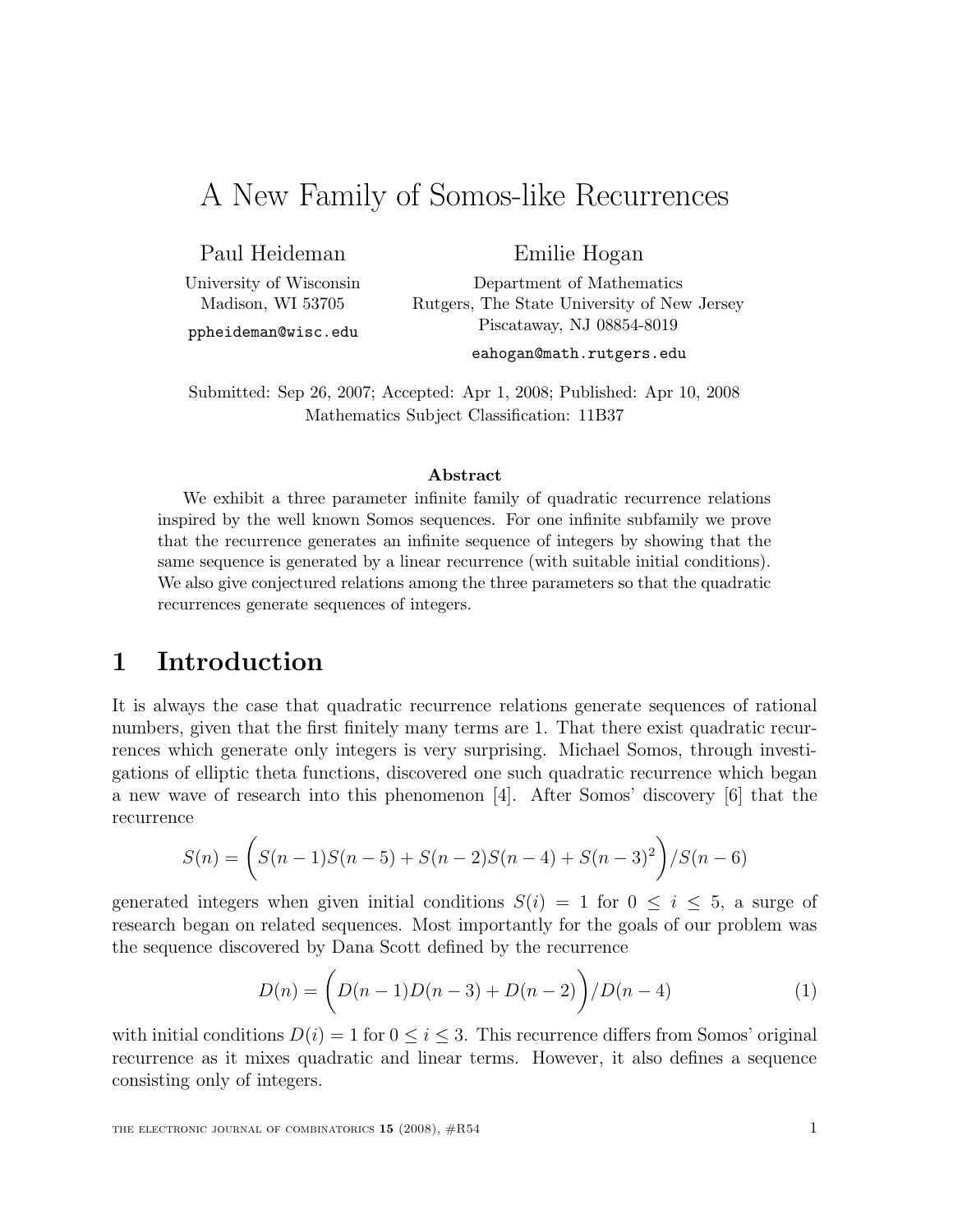The above two sequences possess an even stronger property than integrality. If the initial conditions are given as  $S(m) = x_m$  (resp.  $D(m) = x_m$ ) for  $0 \le m \le 5$  (resp.  $0 \le m$ )  $m \leq 3$ , these recurrences produce Laurent polynomials. The set of Laurent polynomials are defined in [7] as

$$
\mathbb{R}[t, t^{-1}] = \left\{ \sum a_i t^i \mid i \in \mathbb{Z}, a_i \neq 0 \text{ for finitely many } i \in \mathbb{Z} \right\}
$$

We will define Laurent polynomials in more than one variable in the same manner as above. That is, the set of Laurent polynomials in the variables  $\{x_i\}_{i=1}^n$  is defined to be

$$
\mathbb{R} \left[ \{x_i\}_{i=1}^n, \{x_i^{-1}\}_{i=1}^n \right] =
$$
\n
$$
\left\{ \sum a_i \left( \prod_{j=1}^n x_j^{n_j} \right) \mid i, n_j \in \mathbb{Z}, a_i \neq 0 \text{ for finitely many } i \in \mathbb{Z} \right\}
$$
\n
$$
(2)
$$

This Laurent property is discussed in Fomin and Zelevinsky's article [3], and has been used to extract combinatorial information from sequences.

The work done by Dana Scott was important to our discovery since it gave us the idea to probe for sequences defined by a mixture of quadratic and linear terms, rather than just the Somos-like quadratic recurrences. Additionally, work done by Reid Barton [1] on a similar sequence resulted in a combinatorial interpretation, which led us to believe that a similar interpretation of our sequences exists.

### 2 Statement of Problem

While looking at the family of quadratic recurrences given by

$$
a(n)a(n-k) = a(n-1)a(n-k+1) + a(n-(k-1)/2) + a(n-(k+1)/2)
$$
 (3)

with initial conditions  $a(m) = 1$  for  $m \leq k$  we noticed that they seemed to produce a sequence of integers for any odd value of k we chose. By substituting  $k = 2K + 1$  we can transform the recurrence so it is valid for any positive integer value of  $K$ . This defines the following recurrence relation

$$
a(n)a(n - (2K + 1)) = a(n - 1)a(n - 2K) + a(n - K) + a(n - K - 1)
$$
\n(4)

now with initial conditions  $a(m) = 1$  for  $m \leq 2K + 1$ .

For instance, when  $K = 1$  the recurrence becomes

$$
a(n)a(n-3) = a(n-1)a(n-2) + a(n-1) + a(n-2)
$$

generating the sequence  $\{a(n)\} = \{1, 1, 1, 3, 7, 31, 85...\}$ .

We have proven the integrality assertion by showing that the sequence produced by the quadratic recurrence also satisfies a linear recurrence with integer coefficients and integer initial conditions. It has also been shown that when the initial conditions are given as formal variables the recurrences produce Laurent polynomials (see [5]). Our eventual goal is to find a combinatorial interpretation (e.g. counting perfect matchings of certain graphs).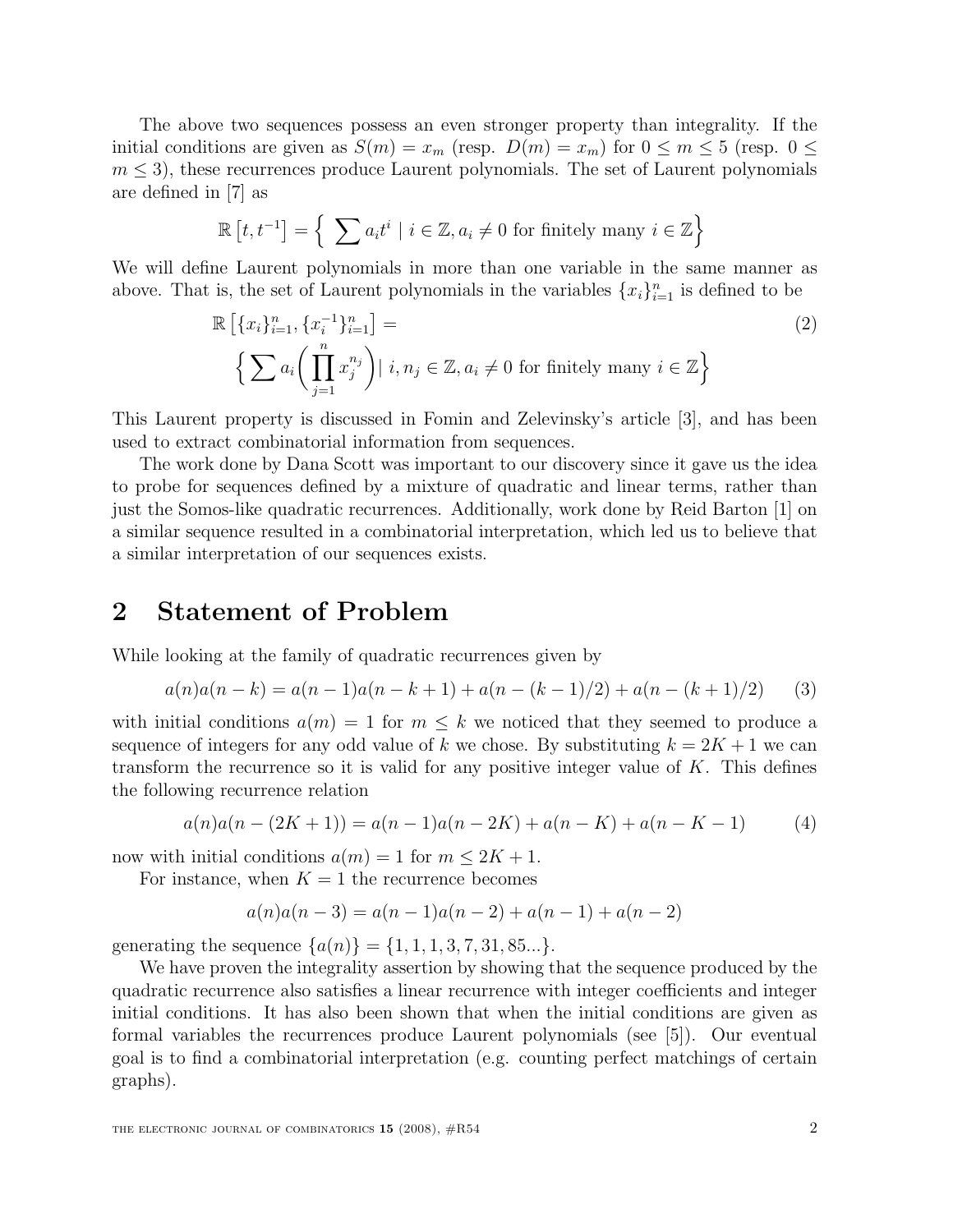### 3 Proof of Integrality

In order to prove that the quadratic recurrence produces integers we show that the sequence also satisfies a linear recurrence with integer coefficients.

Theorem 1. The recurrence

$$
a(n)a(n - (2K + 1)) = a(n - 1)a(n - 2K) + a(n - K) + a(n - K - 1)
$$

with initial conditions  $a(m) = 1$  for  $m \leq 2K+1$  generates an infinite sequence of integers.

**Lemma 1.** The initial  $6K + 1$  terms of the sequence given by the quadratic recurrence relation  $\left(4\right)$  satisfy the following conditions:

$$
a(i) = 1
$$
  
\n
$$
a(2K + i) = -1 + 2i
$$
  
\n
$$
a(3K + i) = 1 + 2K - 2i + 2i^{2}
$$
  
\n
$$
a(4K + i) = -3 - 8K + 2i - 2K^{2} + 12Ki + 2i^{2} + 4K^{2}i
$$
  
\n
$$
a(5K + i) = 3 + 10K - 10i + 16K^{2} - 16Ki + 8i^{2}
$$
  
\n
$$
+4K^{3} - 4K^{2}i + 16Ki^{2} + 4K^{2}i^{2}
$$
  
\n
$$
2 \leq i \leq K + 1
$$
  
\n
$$
2 \leq i \leq K + 1
$$
  
\n
$$
2 \leq i \leq K + 1
$$

*Proof.* Notice that  $a(i) = 1$  for  $1 \leq i \leq 2K + 1$  by definition. Each of the other relations is proved independently by induction. All initial relations were originally conjectured and proved via a computer program written by Doron Zeilberger [8]. We will now show the proof for  $a(2K + i) = -1 + 2i$  with  $2 \le i \le K + 1$ .

Base case  $i = 2$ : We need to verify that  $a(2K + 2) = 3$ . From the quadratic definition of the sequence we have

$$
a(2K + 2)a(1) = a(2K + 1)a(2) + a(K + 2) + a(K + 1)
$$
  
\n
$$
a(2K + 2) \cdot 1 = 1 \cdot 1 + 1 + 1
$$
  
\n
$$
\Rightarrow a(2K + 2) = 3
$$

Now we assume, as the inductive hypothesis, that  $a(2K + i) = -1 + 2i$ . We need to show that  $a(2K + (i + 1)) = -1 + 2(i + 1) = 2i + 1$  for  $2 \le i \le K$ . We know that

$$
a(2K + (i + 1))a(i) = a(2K + i)a(i + 1) + a(K + (i + 1)) + a(K + i)
$$

Since  $2 \leq i \leq K$ , we have

$$
3 \leq i+1 \leq K+1
$$
  
\n
$$
K+3 \leq K+(i+1) \leq 2K+1
$$
  
\n
$$
K+2 \leq K+i \leq 2K
$$

Therefore  $a(i + 1) = a(K + (i + 1)) = a(K + i) = 1$ .

$$
a(2K + (i + 1)) \cdot 1 = (-1 + 2i) \cdot 1 + 1 + 1
$$
  
\n
$$
\Rightarrow a(2K + (i + 1)) = 2i + 1
$$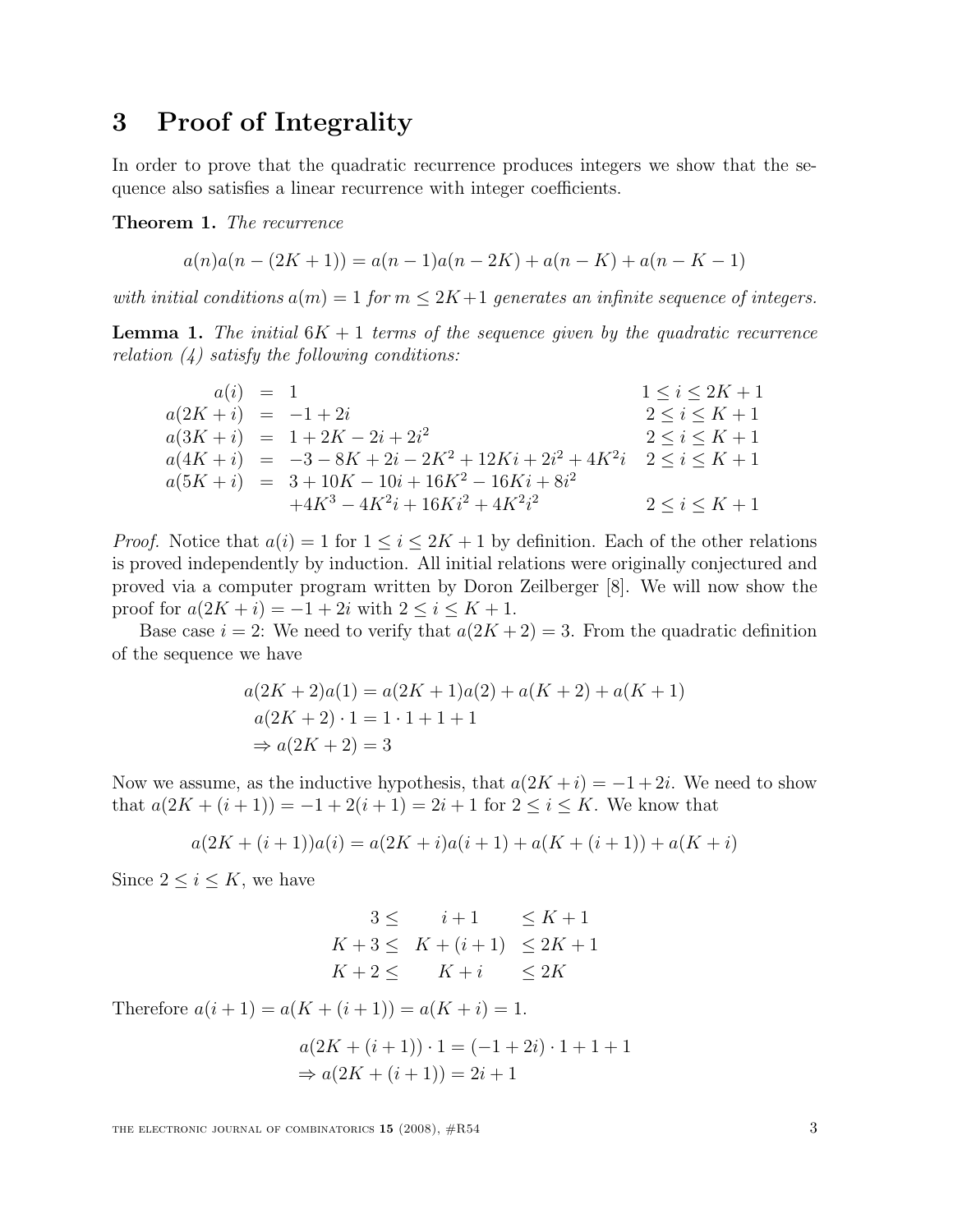So by induction,  $a(2K + i) = -1 + 2i$  for  $2 \leq i \leq K + 1$ .

Proofs of the other initial relations follow the same series of steps, and will therefore be left up to the reader to verify.  $\Box$ 

**Lemma 2.** If the sequence  $\{a(n)\}\$ is given by the quadratic recurrence (4), then it also satisfies the linear recurrence given by

$$
a(n) = [2K2 + 8K + 4] (a(n - 2K) - a(n - 4K)) + a(n - 6K)
$$
 (5)

for all  $n \geq 6K + 2$ , where the initial  $6K + 1$  values are taken to be the first  $6K + 1$  values of the quadratic recurrence  $(4)$ .

Proof. First note that by uniqueness, proving the converse (i.e.- that the sequence given by the linear recurrence (5) satisfies the quadratic recurrence (4)) is equivalent to proving that the statement itself. Thus we prove that the linear recurrence given by (5) satisfies the quadratic recurrence given by (4) using strong induction. Define the sequence  $\{a(n)\}$ recursively for all  $n \geq 6K + 2$  by (5) and let  $a(n)$  for  $1 \leq n \leq 6K + 1$  be defined by the initial conditions given in Lemma 1. For simplicity in notation, let the term  $2K^2 + 8K + 4$ be called  $A(K)$ . The proof will use methods analogous to those used by Hal Canary [2] to prove integrality of the Dana Scott recurrence (1).

Let

$$
\phi(n) = a(n)a(n - (2K + 1)) - a(n - 1)a(n - 2K) - a(n - K) - a(n - K - 1)
$$
 (6)

We wish to prove by induction that  $\phi(n) = 0$  for all  $n \in \mathbb{Z}^+$ . Clearly for  $1 \leq n \leq 6K + 1$ ,  $\phi(n) = 0$  since the first  $6K + 1$  terms are defined to be the first terms given by (4).

For the base case we must prove that  $\phi(6K + 2) = 0$ . This is nothing but algebraic calculations easily verified by a computer algebra system such as Maple or Mathematica.

$$
\phi(6K+2) = a(6K+2)a(4K+1) - a(6K+1)a(4K+2) - a(5K+2) - a(5K+1)
$$

where we can substitute the initial conditions for the linear recurrence for all but  $a(6K+2)$ .

$$
a(4K + 1) = a(3K + (K + 1)) = 2K^2 + 4K + 1
$$
  
\n
$$
a(6K + 1) = a(5K + (K + 1)) = 4K^4 + 24K^3 + 40K^2 + 16K + 1
$$
  
\n
$$
a(4K + 2) = 6K^2 + 16K + 9
$$
  
\n
$$
a(5K + 2) = 4K^3 + 24K^2 + 42K + 15
$$
  
\n
$$
a(5K + 1) = a(4K + (K + 1)) = 4K^3 + 6K^2 + 10K + 1
$$

And  $a(6K + 2)$  must be given by the linear recurrence (5)

$$
a(6K + 2) = (2K2 + 8K + 4)(a(4K + 2) - a(2K + 2)) + a(2)
$$
  
=  $(2K2 + 8K + 4)((6K2 + 16K + 9) - 3) + 1$   
=  $12K4 + 80K3 + 164K2 + 112K + 25$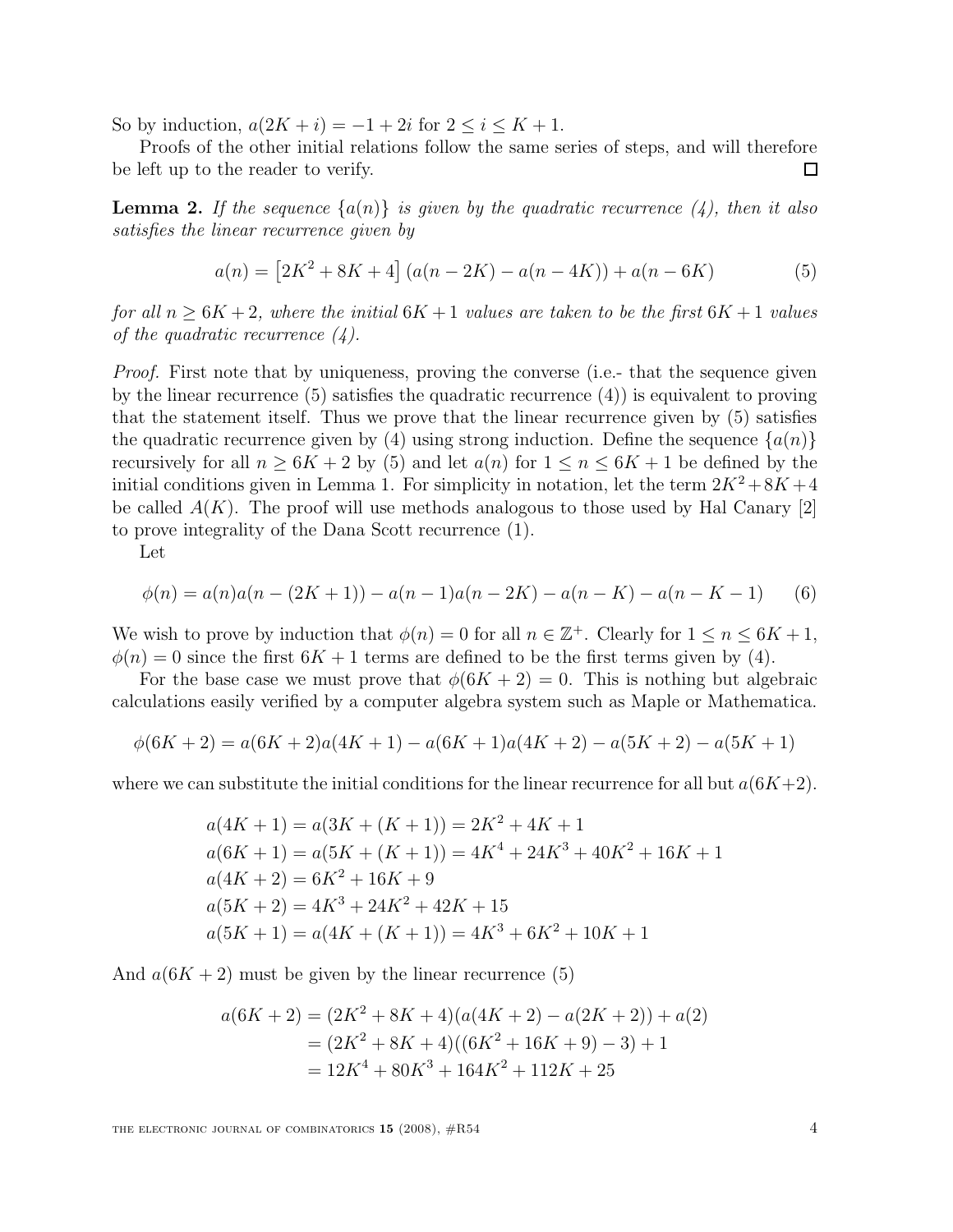Now it is a matter of plugging this into your favorite computer algebra system and verifying that  $\phi(6K + 2) = 0$ .

Since the base case is verified we can proceed with the induction. We make the strong induction assumption that  $\phi(m) = 0$  for  $m < n$ . We need to show that  $\phi(n) = 0$  given the inductive hypothesis. Now, compute  $\phi(n)$  by substituting for  $a(n)$ ,  $a(n-1)$ ,  $a(n-K)$ , and  $a(n - K - 1)$  from the definition of  $\{a(n)\}.$ 

$$
a(n) = A(K)a(n - 2K) - A(K)a(n - 4K) + a(n - 6K)
$$
  
\n
$$
a(n - 1) = A(K)a(n - 2K - 1) - A(K)a(n - 4K - 1) + a(n - 6K - 1)
$$
  
\n
$$
a(n - K) = A(K)a(n - 3K) - A(K)a(n - 5K) + a(n - 7K)
$$
  
\n
$$
a(n - K - 1) = A(K)a(n - 3K - 1) - A(K)a(n - 5K - 1) + a(n - 7K - 1)
$$

After substituting into  $\phi(n)$ , expand and then simplify and we are left with

$$
\phi(n) = -A(K)a(n - 4K)a(n - 2K - 1) + A(K)a(n - 4K - 1)a(n - 2K) \n- A(K)a(n - 3K) - A(K)a(n - 3K - 1) + a(n - 2K - 1)a(n - 6K) \n- a(n - 2K)a(n - 6K - 1) + A(K)a(n - 5K) + A(K)a(n - 5K - 1) \n- a(n - 7K) - a(n - 7K - 1)
$$

You can see that

$$
-A(K)a(n-4K)a(n-2K-1) + A(K)a(n-4K-1)a(n-2K) +-A(K)a(n-3K) - A(K)a(n-3K-1) = -A(K)\phi(n-2K)
$$

which equals 0 by the induction hypothesis. Thus

$$
\phi(n) = a(n - 2K - 1)a(n - 6K) - a(n - 2K)a(n - 6K - 1) ++ A(K)a(n - 5K) + A(K)a(n - 5K - 1) - a(n - 7K) +- a(n - 7K - 1)
$$

Substitute for  $a(n-2K)$  and  $a(n-2K-1)$  from the definition of  $\{a(n)\}.$ 

$$
a(n-2K) = A(K)a(n-4K) - A(K)a(n-6K) + a(n-8K)
$$
  

$$
a(n-2K-1) = A(K)a(n-4K-1) - A(K)a(n-6K-1) +
$$
  

$$
+ a(n-8K-1)
$$

Simplify again to obtain

$$
\phi(n) = A(K)a(n - 4K - 1)a(n - 6K) - A(K)a(n - 4K)a(n - 6K - 1) +- A(K)a(n - 5K) - A(K)a(n - 5K - 1) ++ a(n - 6K)a(n - 8K - 1) - a(n - 6K - 1)a(n - 8K) +- a(n - 7K) - a(n - 7K - 1)= - A(K)\phi(n - 4K) + \phi(n - 6K)= 0
$$

Thus by induction  $\phi(n) = 0$  for all  $n \in \mathbb{Z}^+$ .

 $\Box$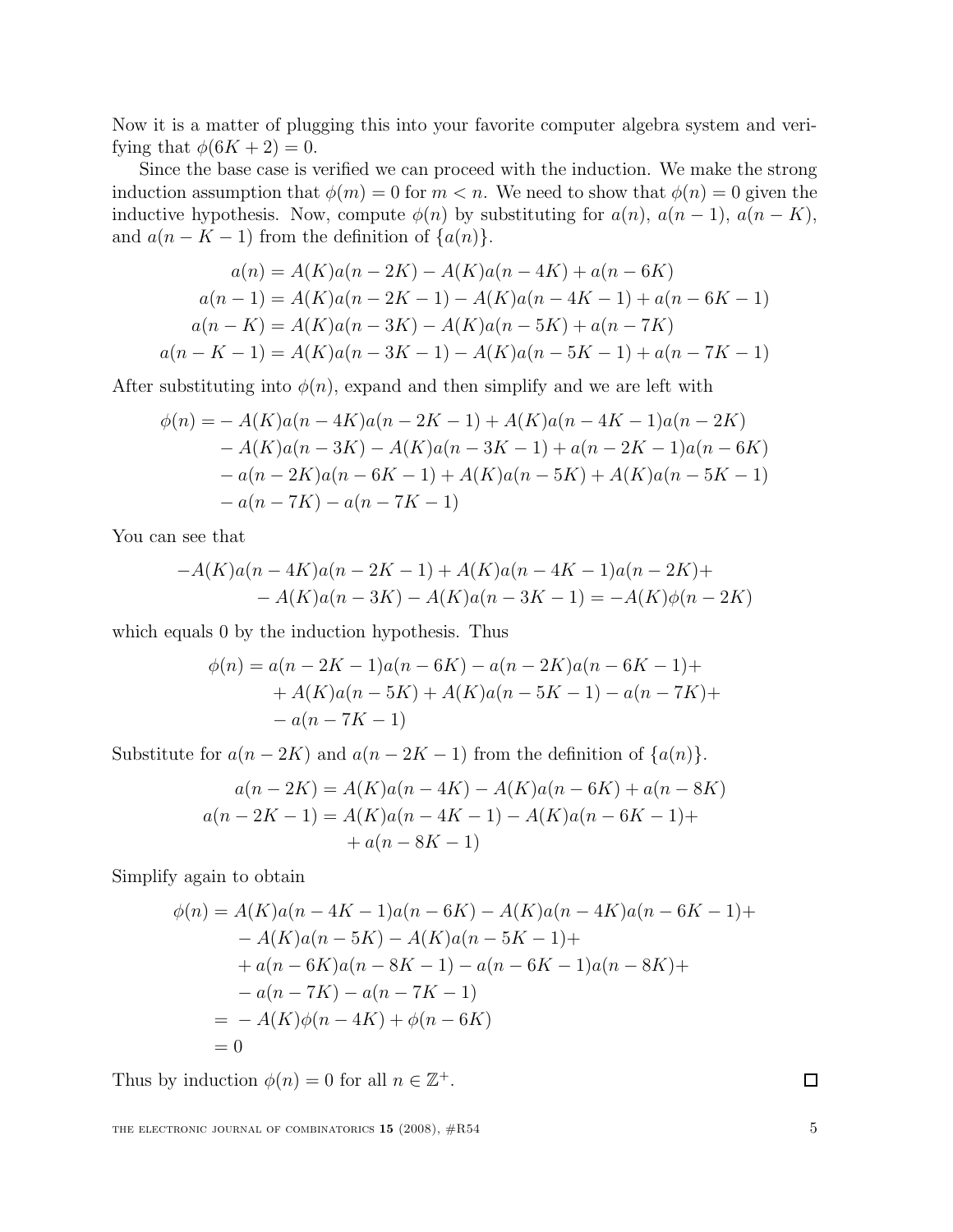Theorem 1 now follows directly from the two lemmas. The first  $6K + 1$  terms of the sequence generated by the quadratic recurrence must be integers since they are given by polynomials with integer coefficients in the variables  $K$  and  $i$ . The rest of the terms in the sequence satisfy a linear recurrence with integer coefficients and integer initial conditions. Thus the terms must all be integers.

#### 4 Laurentness

Now, instead of declaring that the initial conditions of a recurrence,  $r(n)$ , be all 1, we will set  $r(i)$  to be the variable  $x_i$  for the first sufficiently many terms. If all terms in a sequence are Laurent polynomials in the initial variables  $\{x_i\}$  then we say that the sequence (or the recurrence producing the sequence) has the Laurent property. In Section 1, we gave examples of some sequences which were conjectured to be integers, and that have been shown to possess the Laurent property. Notice that a sequence having the Laurent property immediately proves integrality of that sequence. Since definition (2) is equivalent to defining the set of Laurent polynomials to be the subset of rational functions in which the denominator is a monomial, setting all variables equal to 1 in a Laurent polynomial clearly produces an integer. For this reason, and because the Laurent property has been helpful in producing a combinatorial proof of integrality in some cases, many people prefer proofs of Laurentness versus other proofs of integrality. In [3], Fomin and Zelevinsky give easily verifiable sufficient conditions for a recurrence to possess the Laurent property. Using these conditions one can prove that the sequence given by (4) with initial conditions  $a(i) = x_i$  for  $1 \le i \le 2K + 1$  has the Laurent property. For the proof see [5]. We do not include the proof here because the machinery used, namely Fomin and Zelevinsky's conditions via cluster algebras, are more advanced than our proof via linear recurrence. The technique of showing that a sequence generated by a quadratic recurrence also satisfies a linear recurrence, as in the proof from Section 3, has the potential to be applied in instances where the recurrence in question does not satisfy Fomin and Zelevinsky's conditions but still possesses the Laurent property, or even when the recurrence satisfies integrality without Laurentness.

## 5 Generalization of this Family of Quadratic Recurrences

There is evidence to suggest that an even broader family of quadratic recurrence relations produces integer sequences. Let the sequence  ${b(n)}_{n=1}^{\infty}$  be generated by the following recurrence.

$$
b(n)b(n-k) = b(n-i)b(n-k+i) + b(n-j) + b(n-k+j)
$$
\n(7)

with the conditions that  $i < k - i < k$ ,  $j < k - j < k$ , and  $b(l) = 1$  for all  $l < k$ . With certain constraints on k, i, and j, the sequence  $\{b(n)\}_{n=1}^{\infty}$  is conjectured to be an integer sequence.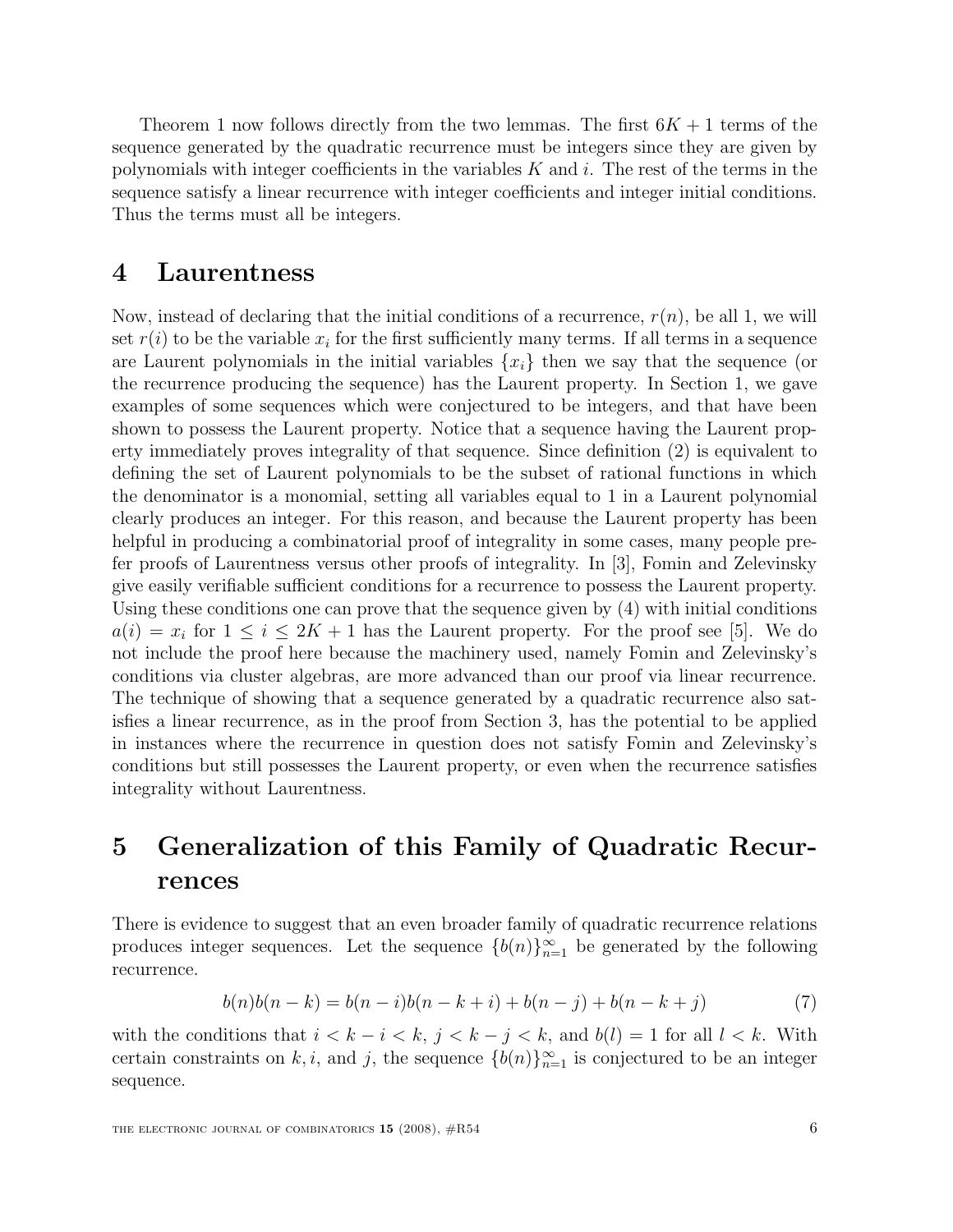**Conjecture 1.** Consider the general form of the quadratic recurrence  $(7)$  with initial terms  $b(l) = 1$  for  $0 \leq l \leq k$ .

- In the case where  $k$  is even:
	- If i is odd, then  $j = \frac{k}{2}$  $\frac{k}{2}$  defines a recurrence that generates only integers.
	- If i is even, then  $j=\frac{i}{2}$  $\frac{i}{2}, j = \frac{k}{2}$  $\frac{k}{2}$ , and  $j = \frac{k-i}{2}$  $\frac{-i}{2}$  define recurrences that generate only integers.
- In the case where  $k$  is odd:
	- If i is odd then  $j = \frac{k-i}{2}$  $\frac{-i}{2}$  defines a recurrence that generates only integers.
	- If i is even then  $j=\frac{i}{2}$  $\frac{1}{2}$  defines a recurrence that generates only integers.

Furthermore, all other values of j do not define a recurrence that gives integers exclusively.

For example, the recurrence  $(4)$  is a special case of the generalization  $(7)$  where k is odd,  $i = 1$ , and  $j = \frac{k-1}{2}$  $\frac{-1}{2}$  in agreement with Conjecture 1.

### 6 Lifting the recurrences to 2-dimensional space

As mentioned in Section 4, these recurrences satisfy even stronger conditions than integrality. However, the Laurent polynomials which are produced will have increasingly large coefficients. For the purposes of extracting combinatorics, it is preferable to modify these recurrences so that the sequences are Laurent polynomials with all coefficients of 1 (which we will call faithful polynomials) so that each term counts some object (e.g. a perfect matching).

Conjecture 2. For all conjectured families of recurrences in section 4 except for the case where k is even and  $j = \frac{k}{2}$  $\frac{k}{2}$ , the two dimensional recurrence

$$
T(n, k)T(n-k, k) = T(n-i, k+2)T(n-k+i, k-2) ++T(n-j, k+1) + T(n-k+j, k-1)
$$

with initial terms  $T(i, j) = x_{i,j}$  for all  $i < 0$  will generate faithful Laurent polynomials in  $x_{i,j}$ .

Note that when k is even and  $j = \frac{k}{2}$  $\frac{k}{2}$ , we still obtain a Laurent polynomial with this method, but by combining linear terms one can see immediately that it is not faithful.

Though it is not entirely clear what this lifting process will give us, it has been a means for finding combinatorics in similar sequences such as the Reid Barton and Dana Scott recurrences [1].